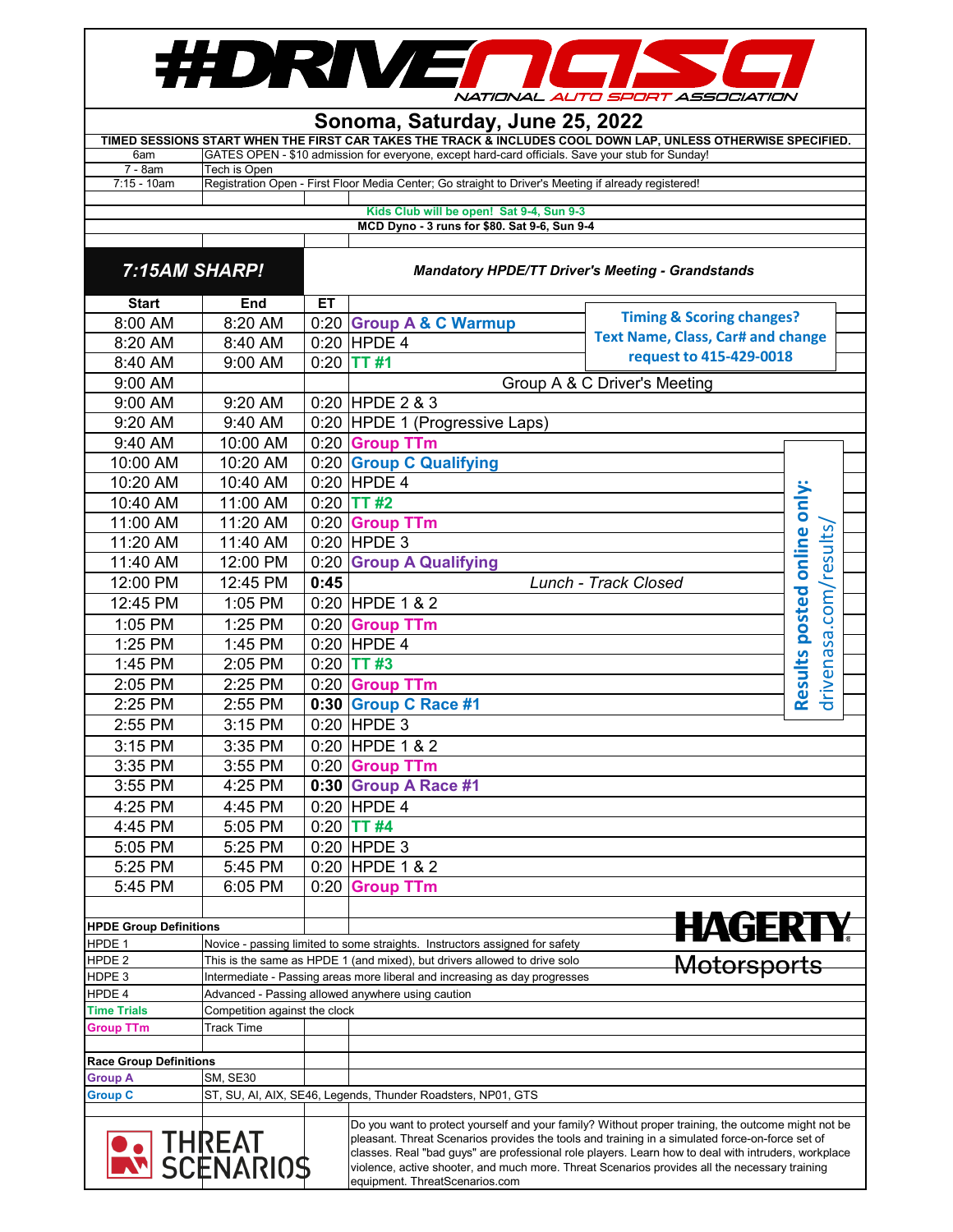## #DRIVENGE NATIONAL AUTO SPORT ASSOCIATION

|                                                                                                               | Sonoma, Sunday, June 26, 2022                                                                                    |           |                                                                                          |                                   |                                                                                                                                                                                                                                                                                                                                                                                                               |                             |  |  |  |  |  |  |
|---------------------------------------------------------------------------------------------------------------|------------------------------------------------------------------------------------------------------------------|-----------|------------------------------------------------------------------------------------------|-----------------------------------|---------------------------------------------------------------------------------------------------------------------------------------------------------------------------------------------------------------------------------------------------------------------------------------------------------------------------------------------------------------------------------------------------------------|-----------------------------|--|--|--|--|--|--|
| TIMED SESSIONS START WHEN THE FIRST CAR TAKES THE TRACK & INCLUDES COOL DOWN LAP, UNLESS OTHERWISE SPECIFIED. |                                                                                                                  |           |                                                                                          |                                   |                                                                                                                                                                                                                                                                                                                                                                                                               |                             |  |  |  |  |  |  |
| 6am<br>7 - 8am                                                                                                | GATES OPEN - \$10 admission for everyone, except hard-card officials. Save your stub for Sunday!<br>Tech is Open |           |                                                                                          |                                   |                                                                                                                                                                                                                                                                                                                                                                                                               |                             |  |  |  |  |  |  |
| $7:15 - 10am$                                                                                                 | Registration Open - First Floor Media Center; Go straight to Driver's Meeting if already registered!             |           |                                                                                          |                                   |                                                                                                                                                                                                                                                                                                                                                                                                               |                             |  |  |  |  |  |  |
|                                                                                                               |                                                                                                                  |           | Kids Club will be open! Sat 9-4, Sun 9-3<br>MCD Dyno - 3 runs for \$80. Sat 9-6, Sun 9-4 |                                   |                                                                                                                                                                                                                                                                                                                                                                                                               |                             |  |  |  |  |  |  |
|                                                                                                               |                                                                                                                  |           |                                                                                          |                                   |                                                                                                                                                                                                                                                                                                                                                                                                               |                             |  |  |  |  |  |  |
| 7:15 AM SHARP!                                                                                                |                                                                                                                  |           | <b>Mandatory HPDE/TT Driver's Meeting - Grandstands</b>                                  |                                   |                                                                                                                                                                                                                                                                                                                                                                                                               |                             |  |  |  |  |  |  |
| <b>Start</b>                                                                                                  | End                                                                                                              | <b>ET</b> |                                                                                          |                                   |                                                                                                                                                                                                                                                                                                                                                                                                               |                             |  |  |  |  |  |  |
| 8:00 AM                                                                                                       | 8:10 AM                                                                                                          |           | 0:10 Group C Warmup                                                                      |                                   | <b>Timing &amp; Scoring changes?</b>                                                                                                                                                                                                                                                                                                                                                                          |                             |  |  |  |  |  |  |
| 8:10 AM                                                                                                       | 8:20 AM                                                                                                          |           | 0:10 Group A Warmup                                                                      | <b>Text Name, Class, Car# and</b> |                                                                                                                                                                                                                                                                                                                                                                                                               |                             |  |  |  |  |  |  |
| 8:20 AM                                                                                                       | 8:40 AM                                                                                                          |           | $0:20$ HPDE 4                                                                            |                                   | change request to 415-429-0018.                                                                                                                                                                                                                                                                                                                                                                               |                             |  |  |  |  |  |  |
| 8:40 AM                                                                                                       | 9:00 AM                                                                                                          | 0:20      | <b>TT#1</b>                                                                              |                                   |                                                                                                                                                                                                                                                                                                                                                                                                               |                             |  |  |  |  |  |  |
| 9:00 AM                                                                                                       |                                                                                                                  |           |                                                                                          |                                   | Group A & C Driver's Meeting                                                                                                                                                                                                                                                                                                                                                                                  |                             |  |  |  |  |  |  |
| 9:00 AM                                                                                                       | 9:20 AM                                                                                                          |           | 0:20 HPDE 2 & 3                                                                          |                                   |                                                                                                                                                                                                                                                                                                                                                                                                               |                             |  |  |  |  |  |  |
| 9:20 AM                                                                                                       | 9:40 AM                                                                                                          |           | 0:20 HPDE 1 (Progressive Laps)                                                           |                                   |                                                                                                                                                                                                                                                                                                                                                                                                               |                             |  |  |  |  |  |  |
| 9:40 AM                                                                                                       | 10:00 AM                                                                                                         |           | 0:20 Group TTm                                                                           |                                   |                                                                                                                                                                                                                                                                                                                                                                                                               |                             |  |  |  |  |  |  |
| 10:00 AM                                                                                                      | 10:30 AM                                                                                                         |           | 0:30 Group C Qualifying Race (points for SE46)                                           |                                   |                                                                                                                                                                                                                                                                                                                                                                                                               |                             |  |  |  |  |  |  |
| 10:30 AM                                                                                                      | 10:50 AM                                                                                                         |           | $0:20$ HPDE 4                                                                            |                                   |                                                                                                                                                                                                                                                                                                                                                                                                               | Results posted online only: |  |  |  |  |  |  |
| 10:50 AM                                                                                                      | 11:10 AM                                                                                                         | 0:20      | <b>TT#2</b>                                                                              |                                   |                                                                                                                                                                                                                                                                                                                                                                                                               |                             |  |  |  |  |  |  |
| 11:10 AM                                                                                                      | 11:30 AM                                                                                                         | 0:20      | <b>Group TTm</b>                                                                         |                                   |                                                                                                                                                                                                                                                                                                                                                                                                               |                             |  |  |  |  |  |  |
| 11:30 AM                                                                                                      | 11:50 AM                                                                                                         |           | $0:20$ HPDE 3                                                                            |                                   |                                                                                                                                                                                                                                                                                                                                                                                                               | drivenasa.com/results,      |  |  |  |  |  |  |
| 11:50 AM                                                                                                      | 12:20 PM                                                                                                         | 0:30      | <b>Group A Race #2</b>                                                                   |                                   |                                                                                                                                                                                                                                                                                                                                                                                                               |                             |  |  |  |  |  |  |
| 12:20 PM                                                                                                      | 1:05 PM                                                                                                          | 0:45      |                                                                                          |                                   | Lunch - Track Closed                                                                                                                                                                                                                                                                                                                                                                                          |                             |  |  |  |  |  |  |
| 1:05 PM                                                                                                       | 1:25 PM                                                                                                          |           | 0:20 HPDE 1 & 2                                                                          |                                   |                                                                                                                                                                                                                                                                                                                                                                                                               |                             |  |  |  |  |  |  |
| 1:25 PM                                                                                                       | 1:45 PM                                                                                                          | 0:20      | <b>Group TTm</b>                                                                         |                                   |                                                                                                                                                                                                                                                                                                                                                                                                               |                             |  |  |  |  |  |  |
| 1:45 PM                                                                                                       | 2:15 PM                                                                                                          |           | 0:30 Group C Race #2                                                                     |                                   |                                                                                                                                                                                                                                                                                                                                                                                                               |                             |  |  |  |  |  |  |
| 2:15 PM                                                                                                       | 2:35 PM                                                                                                          |           | $0:20$ HPDE 4                                                                            |                                   |                                                                                                                                                                                                                                                                                                                                                                                                               |                             |  |  |  |  |  |  |
| 2:35 PM                                                                                                       | 2:55 PM                                                                                                          |           | $0:20$ HPDE 3                                                                            |                                   |                                                                                                                                                                                                                                                                                                                                                                                                               |                             |  |  |  |  |  |  |
| 2:55 PM                                                                                                       | 3:15 PM                                                                                                          | 0:20      | <b>Group TTm</b>                                                                         |                                   |                                                                                                                                                                                                                                                                                                                                                                                                               |                             |  |  |  |  |  |  |
| 3:15 PM                                                                                                       | 3:35 PM                                                                                                          | 0:20      | <b>TT#3</b>                                                                              |                                   |                                                                                                                                                                                                                                                                                                                                                                                                               |                             |  |  |  |  |  |  |
| 3:35 PM                                                                                                       | 3:55 PM                                                                                                          |           | 0:20 HPDE 1 & 2                                                                          |                                   |                                                                                                                                                                                                                                                                                                                                                                                                               |                             |  |  |  |  |  |  |
| 3:55 PM                                                                                                       | 4:25 PM                                                                                                          |           | 0:30 Group A Race #3                                                                     |                                   |                                                                                                                                                                                                                                                                                                                                                                                                               |                             |  |  |  |  |  |  |
| 4:25 PM                                                                                                       | 4:45 PM                                                                                                          |           | 0:20 HPDE 3 & 4                                                                          |                                   |                                                                                                                                                                                                                                                                                                                                                                                                               |                             |  |  |  |  |  |  |
| 4:45 PM                                                                                                       | 5:05 PM                                                                                                          |           | 0:20 Group TTm                                                                           |                                   |                                                                                                                                                                                                                                                                                                                                                                                                               |                             |  |  |  |  |  |  |
| 5:05 PM                                                                                                       | 5:25 PM                                                                                                          | 0:20      | <b>TT#4</b>                                                                              |                                   |                                                                                                                                                                                                                                                                                                                                                                                                               |                             |  |  |  |  |  |  |
| 5:25 PM                                                                                                       | 5:45 PM                                                                                                          |           | 0:20 HPDE 1 & 2                                                                          |                                   |                                                                                                                                                                                                                                                                                                                                                                                                               |                             |  |  |  |  |  |  |
| 5:45 PM                                                                                                       | 6:05 PM                                                                                                          | 0:20      | <b>Group TTm</b>                                                                         |                                   |                                                                                                                                                                                                                                                                                                                                                                                                               |                             |  |  |  |  |  |  |
|                                                                                                               |                                                                                                                  |           |                                                                                          |                                   |                                                                                                                                                                                                                                                                                                                                                                                                               |                             |  |  |  |  |  |  |
|                                                                                                               |                                                                                                                  |           |                                                                                          |                                   |                                                                                                                                                                                                                                                                                                                                                                                                               |                             |  |  |  |  |  |  |
| <b>HPDE Group Definitions</b>                                                                                 |                                                                                                                  |           |                                                                                          |                                   | HAGERIY                                                                                                                                                                                                                                                                                                                                                                                                       |                             |  |  |  |  |  |  |
| HPDE 1                                                                                                        |                                                                                                                  |           | Novice - passing limited to some straights. Instructors assigned for safety              |                                   |                                                                                                                                                                                                                                                                                                                                                                                                               |                             |  |  |  |  |  |  |
| HPDE <sub>2</sub>                                                                                             |                                                                                                                  |           | This is the same as HPDE 1 (and mixed), but drivers allowed to drive solo                |                                   | <del>Motorsports</del>                                                                                                                                                                                                                                                                                                                                                                                        |                             |  |  |  |  |  |  |
| HDPE 3                                                                                                        |                                                                                                                  |           | Intermediate - Passing areas more liberal and increasing as day progresses               |                                   |                                                                                                                                                                                                                                                                                                                                                                                                               |                             |  |  |  |  |  |  |
| HPDE 4<br><b>Time Trials</b>                                                                                  | Competition against the clock                                                                                    |           | Advanced - Passing allowed anywhere using caution                                        |                                   |                                                                                                                                                                                                                                                                                                                                                                                                               |                             |  |  |  |  |  |  |
| <b>Group TTm</b>                                                                                              | <b>Track Time</b>                                                                                                |           |                                                                                          |                                   |                                                                                                                                                                                                                                                                                                                                                                                                               |                             |  |  |  |  |  |  |
|                                                                                                               |                                                                                                                  |           |                                                                                          |                                   |                                                                                                                                                                                                                                                                                                                                                                                                               |                             |  |  |  |  |  |  |
| <b>Race Group Definitions</b>                                                                                 |                                                                                                                  |           |                                                                                          |                                   |                                                                                                                                                                                                                                                                                                                                                                                                               |                             |  |  |  |  |  |  |
| <b>Group A</b>                                                                                                | SM, SE30                                                                                                         |           |                                                                                          |                                   |                                                                                                                                                                                                                                                                                                                                                                                                               |                             |  |  |  |  |  |  |
| <b>Group C</b>                                                                                                |                                                                                                                  |           | ST, SU, AI, AIX, SE46, Legends, Thunder Roadsters, NP01, GTS                             |                                   |                                                                                                                                                                                                                                                                                                                                                                                                               |                             |  |  |  |  |  |  |
|                                                                                                               | <mark>∍</mark> THREAT<br><u>™</u> SCENARIOS                                                                      |           | equipment. ThreatScenarios.com                                                           |                                   | Do you want to protect yourself and your family? Without proper training, the outcome might not be<br>pleasant. Threat Scenarios provides the tools and training in a simulated force-on-force set of<br>classes. Real "bad guys" are professional role players. Learn how to deal with intruders, workplace<br>violence, active shooter, and much more. Threat Scenarios provides all the necessary training |                             |  |  |  |  |  |  |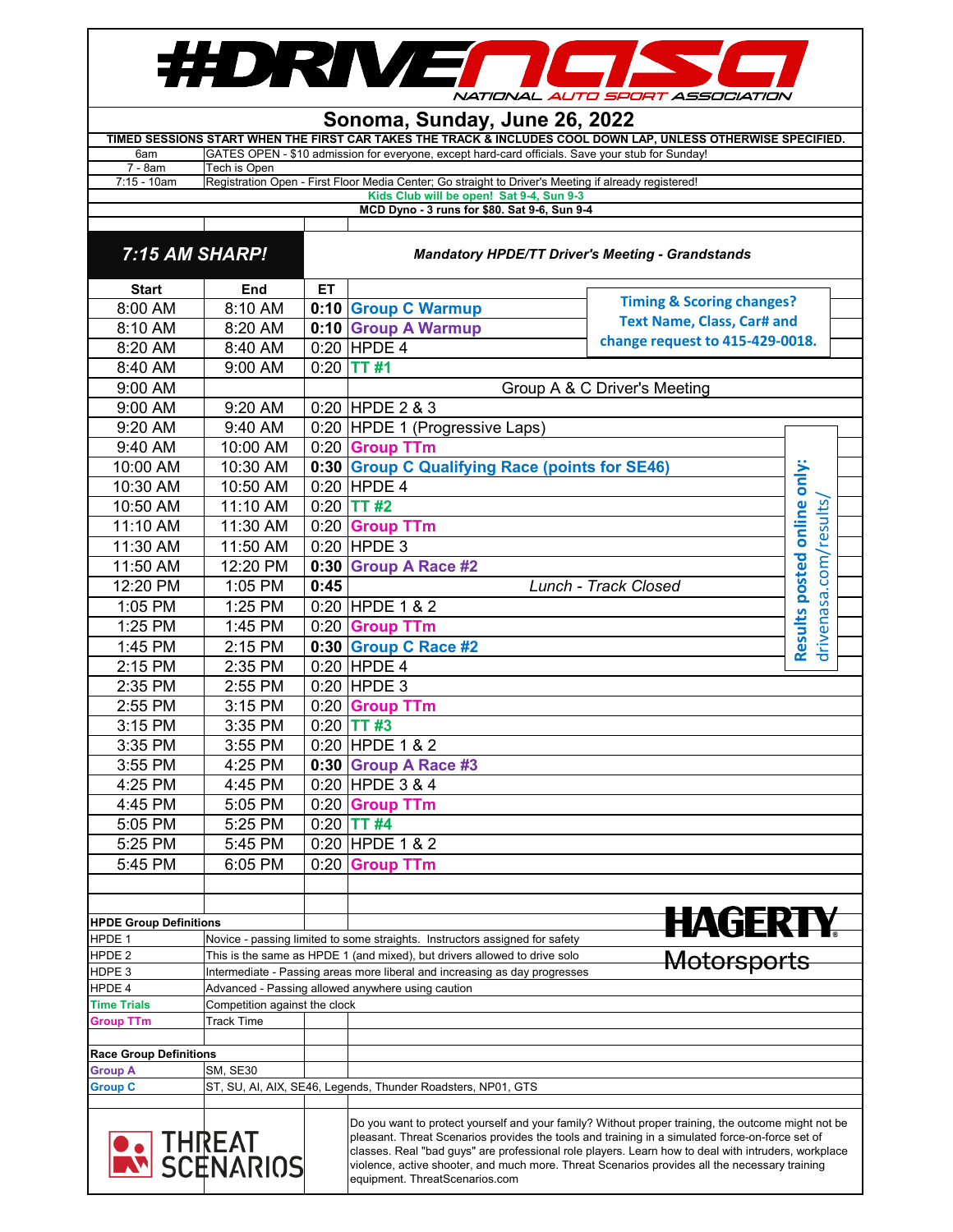